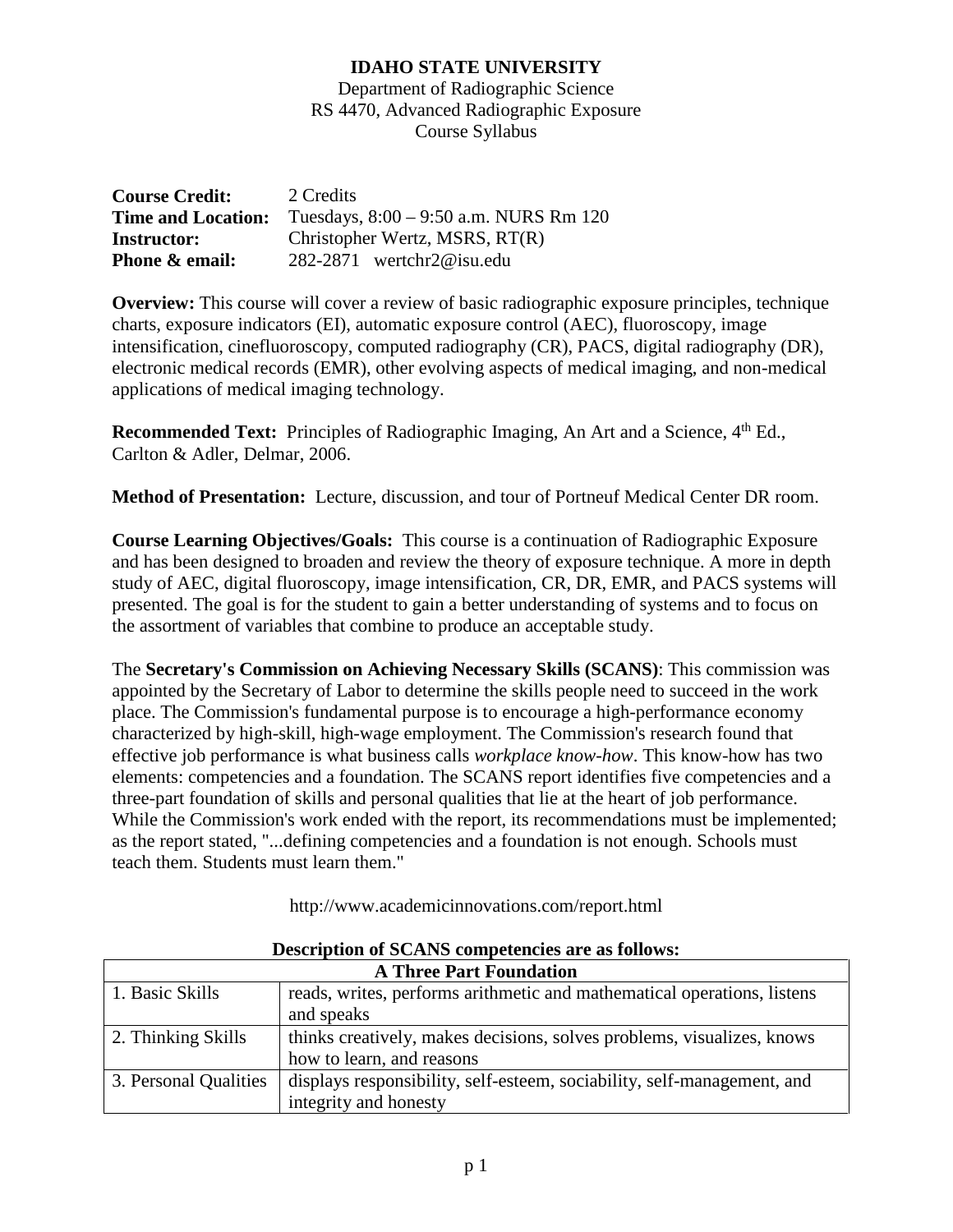# **IDAHO STATE UNIVERSITY**

### Department of Radiographic Science RS 4470, Advanced Radiographic Exposure Course Syllabus

| <b>The Five Competencies</b> |                                                      |  |  |
|------------------------------|------------------------------------------------------|--|--|
| 4. Resources                 | identifies, organizes, plans and allocates resources |  |  |
| 5. Interpersonal             | works with others                                    |  |  |
| 6. Information               | acquires and uses information                        |  |  |
| 7. Systems                   | understands complex interrelationships               |  |  |
| 8. Technology                | works with a variety of technologies                 |  |  |

Each of these foundations and competencies are listed after the objective that meet the competency or skill set described above.

### **Course Learning Outcomes:**

| Upon completion of this course the student will be able to:                        | <b>SCANS</b> |  |
|------------------------------------------------------------------------------------|--------------|--|
| Review fundamental principles of radiographic exposure technique                   |              |  |
| Become familiar with the basic principles of computed radiography (CR), and        |              |  |
| digital radiography (DR).                                                          |              |  |
| Understand the processes used for the creation/application of technique charts and |              |  |
| utilizing APR technique charts.                                                    |              |  |
| Interpret exposure indicator (EI) numbers (i.e. lgM, S).                           |              |  |
| Review the operation of Automatic Exposure Control (AEC) systems.                  |              |  |
| Understand the principles of fluoroscopy, image intensification, and               | 1,2,6        |  |
| cinefluoroscopy.                                                                   |              |  |
| Identify emerging technology on the horizon in medical imaging.                    | 1,2,6        |  |
| Explore applications of non-medical uses of medical imaging.                       | 1,2,6        |  |

**Code of Ethics:** RS 4430 adheres to the ISU Code of Conduct. In particular, academic dishonesty, however small, creates a breach in academic integrity. A student's participation in this course comes with the expectation that his or her work will be completed in full observance of the ISU Code of Student Conduct.

**Academic Dishonesty Policy:** Academic dishonesty (cheating, plagiarism, etc.) will not be tolerated in this class and may result in suspension or dismissal from this course and from the program. Cases will also be referred to the Dean of Students for possible dismissal from the university.

Cheating includes, but is not limited to, (1) use of any unauthorized assistance in taking quizzes, tests, or examinations; (2) dependence upon the aid of sources beyond those authorized by the instructor in writing papers, preparing reports, solving problems, or completing other assignments; or (3) the acquisition of tests or other academic materials belonging to the university faculty or staff without permission.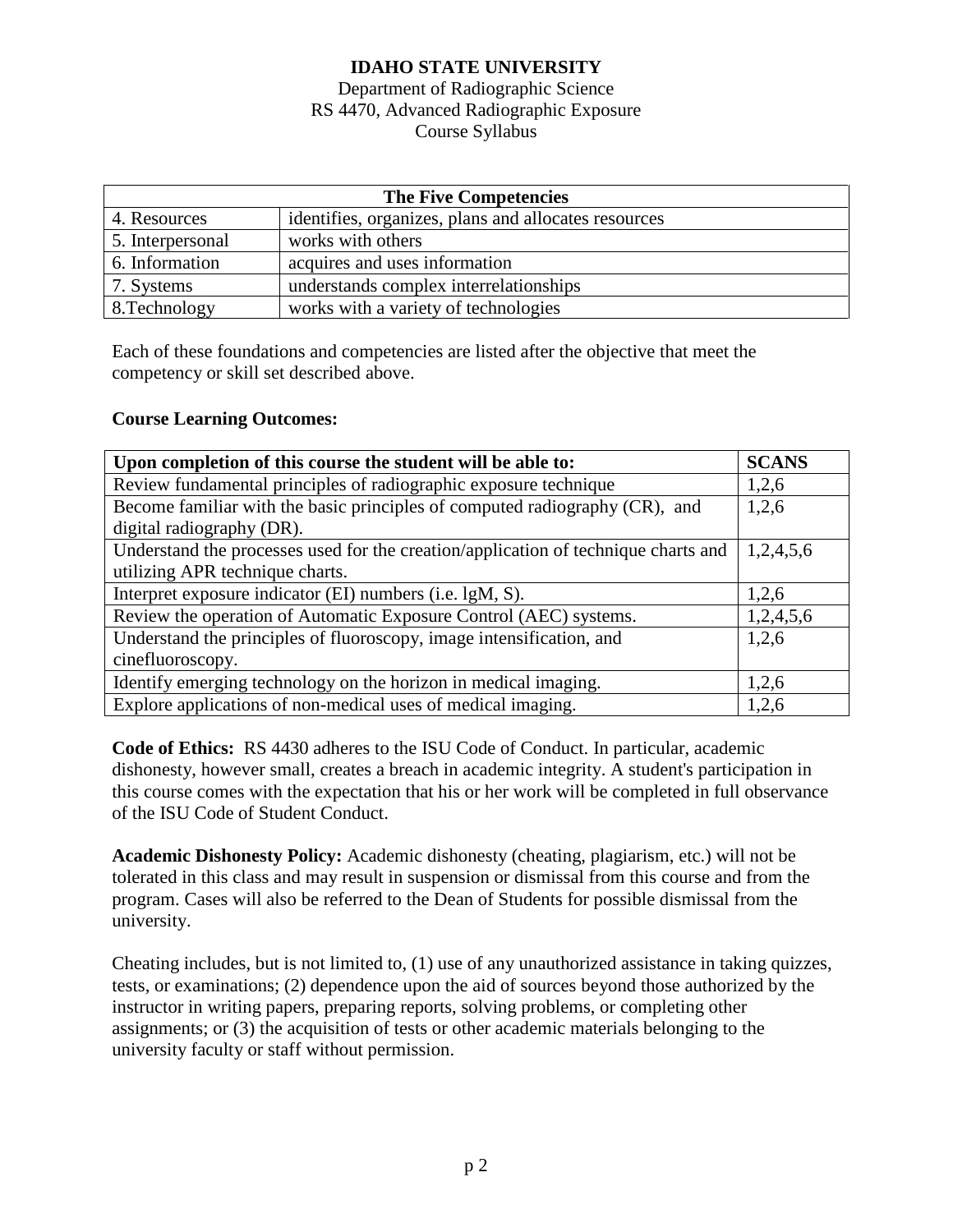### **IDAHO STATE UNIVERSITY** Department of Radiographic Science RS 4470, Advanced Radiographic Exposure

Course Syllabus

Plagiarism includes, but is not limited to, the use of, by paraphrase or direct quotation without correct recognition, the published or unpublished works of another person. The use of materials generated by agencies engaged in "selling" term papers is also plagiarism.

Many components RS 4470 are designed to be highly interactive. Students are encouraged to take full advantage of the many resources available including Internet sites, handouts and workbooks, other textbooks and journals, faculty, and peers. This interactive collegial learning environment is conducive for life-long learning.

#### **Classroom Procedure:**

1. **Attendance:** You are expected to attend class regularly. It is your responsibility to maintain a level of attendance which will allow you to derive maximum benefit from the instruction. Excessive absences (>10%) will result in a lower course grade if you are borderline between two grades. Conversely, if you have good attendance and are border line between two grades, I will award the higher grade.

### 2. **Grading Procedure:**

| <b>Assessment Method</b>     | <b>Percentage Value</b> |
|------------------------------|-------------------------|
| Test $#1$                    | 25%                     |
| Test #2 $(w/final)$ project) | 25%                     |
| Assignments                  | 25%                     |
| Attendance                   | 25%                     |

| THIS Grading Deale will be used. |             |           |                      |  |  |  |
|----------------------------------|-------------|-----------|----------------------|--|--|--|
| $+\angle$ - System               |             |           |                      |  |  |  |
| 93-100%                          |             | 73-76%    |                      |  |  |  |
| 90-92%                           | А-          | 70-72%    | $\mathsf{C}\text{-}$ |  |  |  |
| 87-89%                           | $_{\rm B+}$ | 67-69%    | D+                   |  |  |  |
| 83-86%                           |             | 63-66%    |                      |  |  |  |
| 80-82%                           | B-          | 60-62%    | D-                   |  |  |  |
| 77-79%                           | $C_{+}$     | 59% Below |                      |  |  |  |

#### **This grading Scale will be used:**

*Note: A grade of C or better is required in this course in order to receive a degree from the Department of Radiographic Science.*

The minimum requirements to earn a passing grade are successful completion of all tests (70% minimum).

3. **Computer Account:** All students are required to have an ISU student computer account. There is a fee required for this account. Obtain the account at the Computer Center, which is located in the basement of the College of Business Building or in the Rendezvous Lab.